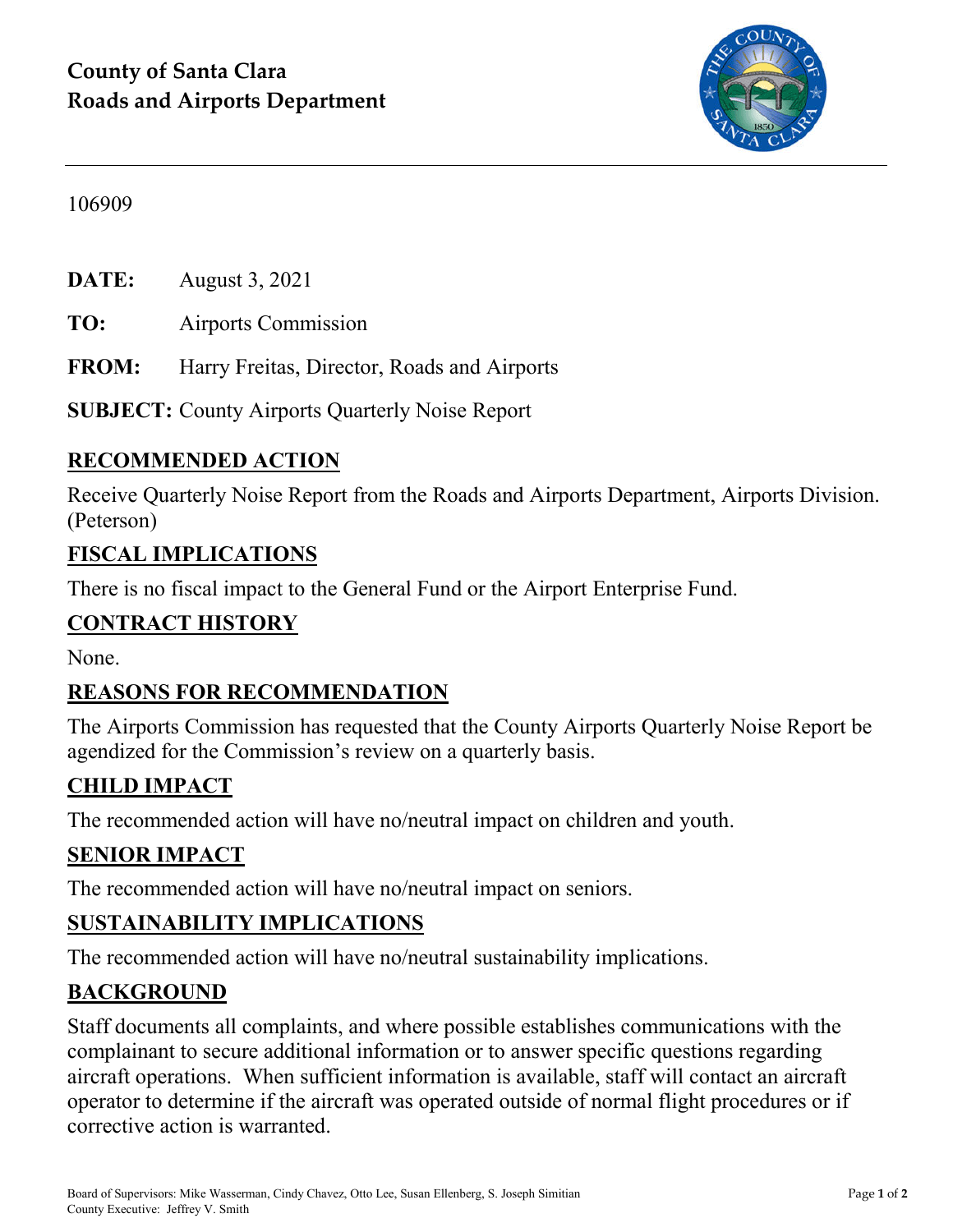During the second quarter of 2021, which covers the months of April, May and June, there were 38 referrals for Reid-Hillview Airport, and 17 referrals for San Martin Airport. There were 10 referrals for operations not associated with either Reid-Hillview or San Martin Airports, with 5 of those coming from one individual that lives in Los Gatos.

There were 42,686 operations (takeoffs and landings) during the quarter at Reid-Hillview, which equates to one referral for every 1,123 operations. There were 13,309 operations at San Martin Airport, which equates to one referral for every 782 operations.

|       | <b>RHV</b> |            | E16 <sup>1</sup> |            |
|-------|------------|------------|------------------|------------|
|       | Ops.       | Daily Avg. | Ops.             | Daily Avg. |
| Jan   | 14,399     | 480        | 3,888            | 130        |
| Feb   | 14,798     | 477        | 4,681            | 151        |
| Mar   | 13,489     | 450        | 4,740            | 158        |
| Total | 42,686     | 469        | 13,309           | 146        |

## **ATTACHMENTS:**

 $\overline{a}$ 

• Q2 Referrals(PDF)

<span id="page-1-0"></span>Board of Supervisors: Mike Wasserman, Cindy Chavez, Otto Lee, Susan Ellenberg, S. Joseph Simitian Page **2** of **2** County Executive: Jeffrey V. Smith Agenda Date: August 3, 2021 <sup>1</sup> Estimated using recorded E16 Unicom radio calls and flight tracking website.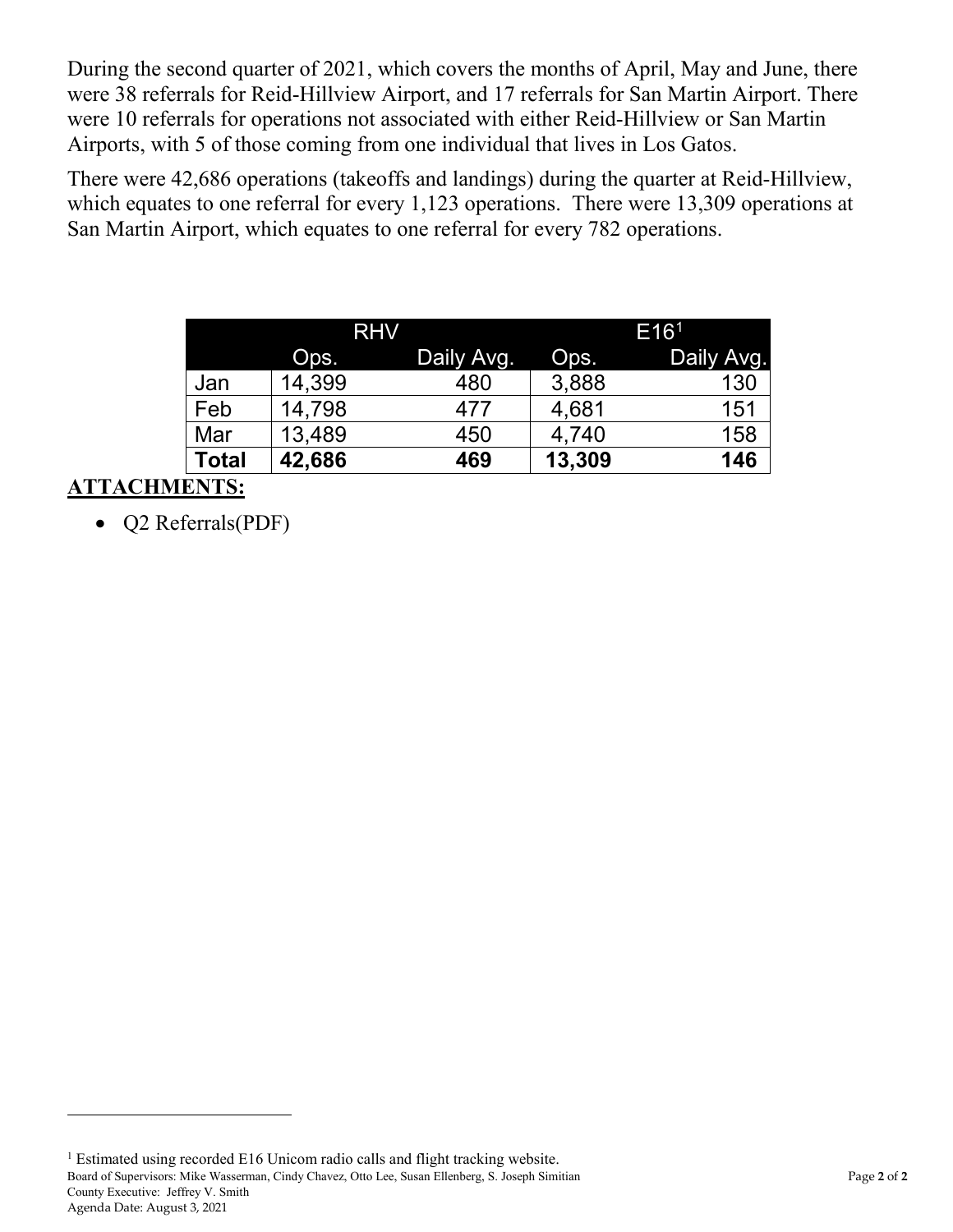| <b>Airport</b> | Date Time            | <b>Nature of Complaint</b>                                                                                                                                                                                                                                                                                                                                                                                                | <b>Action Taken</b>                                                                                                                                                                                                                                                                                                                                                                                                                                                                                               |
|----------------|----------------------|---------------------------------------------------------------------------------------------------------------------------------------------------------------------------------------------------------------------------------------------------------------------------------------------------------------------------------------------------------------------------------------------------------------------------|-------------------------------------------------------------------------------------------------------------------------------------------------------------------------------------------------------------------------------------------------------------------------------------------------------------------------------------------------------------------------------------------------------------------------------------------------------------------------------------------------------------------|
| <b>RHV</b>     | 4/1/2021 10:40:00 PM | Mr. B from East San Jose left two (2)<br>messages on the County Airports noise<br>referral voicemail. Mr. B stated that there were<br>departures from RHV Airport post 10:00 pm.                                                                                                                                                                                                                                          | Airport staff reviewed ATC radio transmissions and radar<br>data for the evening of Thursday, April 1. There were<br>several takeoffs and landings by at least three separate<br>Cessna aircraft during the time period specified by the<br>caller. The caller did not reference an aircraft operation<br>contrary to County or Federal rules and regulations. No<br>further action was taken.                                                                                                                    |
| E16            | 4/2/2021 10:00:00 AM | Mr. N from Gilroy sent an email to the County<br>Airports noise office. Mr. N stated that the<br>skydiving aircraft (N750SN) was flying in<br>circles near his neighborhood and that the<br>aircraft was very loud during climb-out and<br>decent. Mr. N added that the aircraft is<br>operating 6-7 times per day, including<br>weekdays. Mr. N also included a radar image<br>of the aircraft's flight track.           | Airport staff reviewed available radar data for the dates and<br>times provided by Mr. N. The data validated his<br>observations. Airport staff spoke at length with Mr. N on<br>Monday morning regarding the nature of the skydiving<br>operations at E16.                                                                                                                                                                                                                                                       |
| E16            | 4/3/2021 10:00:00 AM | Mr. G from Gilroy sent an email to the County<br>Airports noise office. Mr. G stated that the E16<br>skydiving aircraft was continuing to generate<br>high noise levels in the vicinity of his<br>residence, and that the flights were happening<br>all week, with the number of flights highest on<br>the weekends.                                                                                                      | Airport staff reviewed radar data for the dates and times<br>specified by Mr. G. The flight tracks matched the<br>descriptions given and correlated with E16 skydiving<br>activity. Airport staff contacted Mr. G regarding his<br>observations and noise concerns.                                                                                                                                                                                                                                               |
| E16            | 4/4/2021 5:30:00 PM  | Ms. O from Morgan Hill left a message on the<br>County Airport noise office voicemail. Ms. O<br>stated that a large white low-wing aircraft was<br>circling in the vicinity of her residence and that<br>the aircraft was very loud.                                                                                                                                                                                      | Airport staff reviewed radar data for the afternoon of<br>Sunday, April 4. The flight tracks and Unicom radio calls<br>indictated that Ms. O's noise concerns were related to the<br>PAC-750 skydiving aircraft operating at E16 Airport. Airport<br>staff spoke with Ms. O on Monday morning, April 5th<br>regarding the nature of the skydving aircraft operations in<br>the San Martin area.                                                                                                                   |
| E16            | 4/5/2021 9:00:00 AM  | The County Airports noise office received a<br>referral from the County Supervisor's office<br>regarding the E16 skydiving aircraft. Ms. R<br>from Gilroy stated that the skydiving aircraft<br>operating out of E16 was circling continuously<br>in the vicinity of her residence, and that the<br>aircraft was very loud. Ms. R added that the<br>aircraft was flying for most of the weekends,<br>starting at 9:00 am. | Airport staff reviewed radar data for the dates and times<br>specified by Ms. R. The data corroborated Ms. R's<br>description of the E16 skydiving aircraft and the operations<br>that occurred during the weekend. Airport staff responded<br>to Ms. R's email with information regarding the skydiving<br>activities at E16 and the type of aircraft being operated, as<br>well as the flight patterns that are being flown.                                                                                    |
| RHV            | 4/5/2021 10:40:00 PM | Mr. B from East San Jose left a message on<br>the County Airports noise referral voicemail.<br>Mr. B stated that there was a departure from<br>RHV Airport post 10:00 pm.                                                                                                                                                                                                                                                 | Airport staff reviewed ATC radio transmissions and radar<br>data for the evening of Monday, April 5. A Cessna aircraft<br>conducted a right-downwind departure at the time specified<br>by the caller. The caller did not reference an aircraft<br>operation contrary to County or Federal rules and<br>regulations. No further action was taken.                                                                                                                                                                 |
| <b>RHV</b>     | 4/7/2021 10:00:00 AM | Ms. M from East San Jose left a message on<br>the County Airports noise office voicemail. Ms.<br>M stated that numerous aircraft were flying<br>over her residence while departing from RHV<br>Airport, and that the aircraft were very loud<br>and disruptive.                                                                                                                                                           | Airport staff reviewed radar data for the morning of<br>Wednesday, April 7. There were at least twenty (20)<br>takeoffs from RHV during the time period specified by the<br>caller. All but two of the departures during this time were<br>aircraft performing practice takeoffs and landings. Ms. M's<br>residence is located approximately 1/2-mile north of the<br>end of the 31-Right runway. Airport staff spoke at length<br>with Ms. M on Wednesday morning regarding flight<br>activities at RHV Airport. |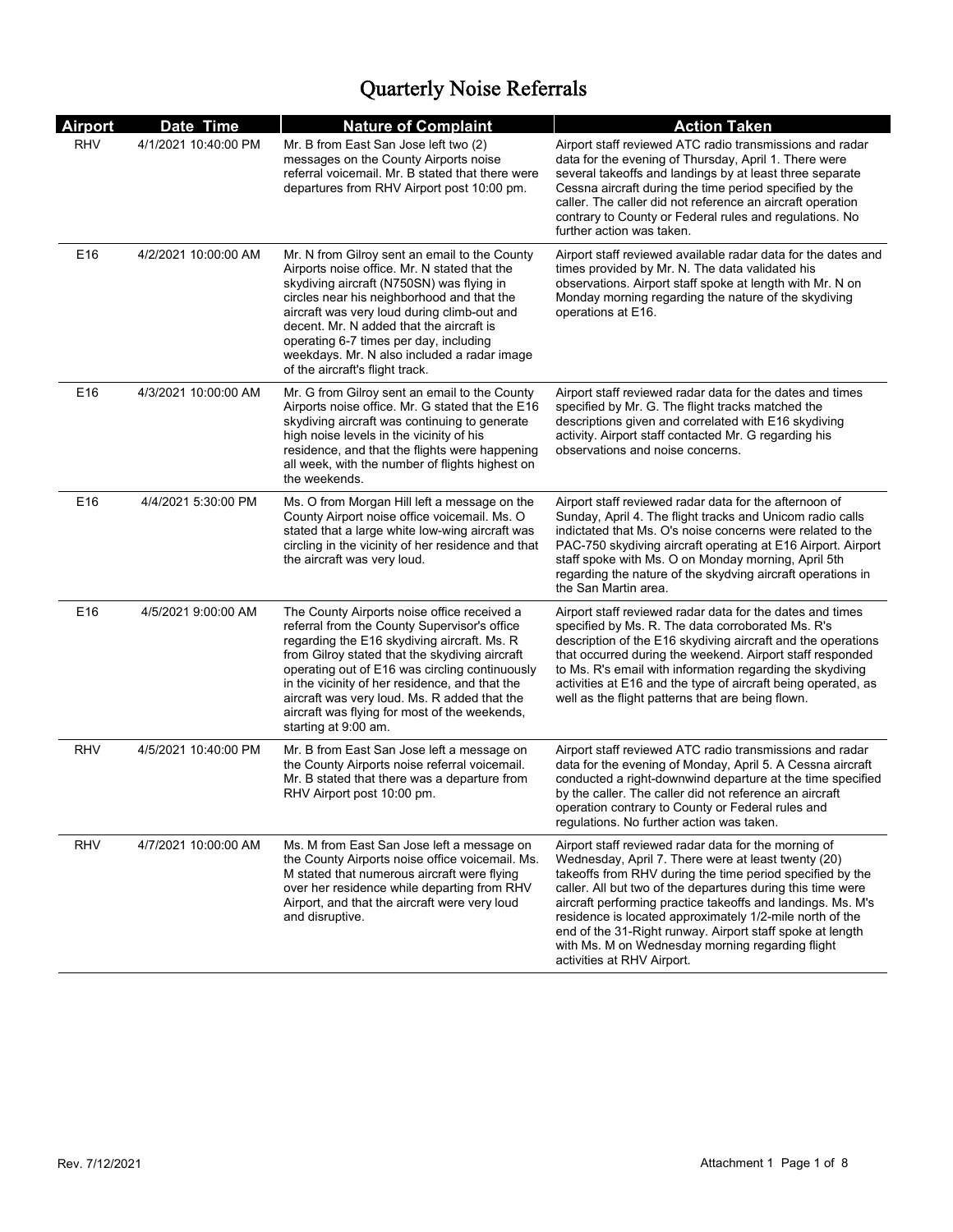| <b>Airport</b> | Date Time            | <b>Nature of Complaint</b>                                                                                                                                                                                                                                                                                        | <b>Action Taken</b>                                                                                                                                                                                                                                                                                                                                                                                                                                                                                                                                                                                                                                                                                                                                                                                                                                |
|----------------|----------------------|-------------------------------------------------------------------------------------------------------------------------------------------------------------------------------------------------------------------------------------------------------------------------------------------------------------------|----------------------------------------------------------------------------------------------------------------------------------------------------------------------------------------------------------------------------------------------------------------------------------------------------------------------------------------------------------------------------------------------------------------------------------------------------------------------------------------------------------------------------------------------------------------------------------------------------------------------------------------------------------------------------------------------------------------------------------------------------------------------------------------------------------------------------------------------------|
| <b>RHV</b>     | 4/7/2021 1:58:00 PM  | Mr. G from East San Jose left a message on<br>the County Airports noise office voicemail. Mr.<br>G stated that numerous aircraft were flying low<br>over his residence while departing from RHV<br>Airport.                                                                                                       | Airport staff reviewed radar data for the time period<br>provided by the caller. Twenty or more aircraft departed<br>RHV Airport during this time, and the departures were<br>evenly split between left & right traffic patterns. The<br>majority of the departures were flown by aircraft conducting<br>practice takeoffs and landings. Mr. G's residence is located<br>approximately 1/2-mile north-north-west of the end of<br>Runway 31-Right. Airport staff visited the neighborhood<br>area where Mr. G's residence is located and observed flight<br>operations for approximately 1-hour. Staff also spoke in<br>person with Mr. G during this time period and discussed<br>flight operations at RHV Airport. Most of the departures<br>observed during this visit were conducted by aircraft<br>performing practice landings and takeoffs. |
| <b>RHV</b>     | 4/7/2021 2:56:00 PM  | Mr. B from East San Jose left a message on<br>the County Airports noise office voicemail. Mr.<br>B stated that there were numerous small<br>aircraft flying over his residence after departing<br>RHV Airport.                                                                                                    | Airport staff reviewed radar data for the time period<br>specified by the caller. At least twenty (20) GA aircraft<br>departed RHV Airport during the time period specified by<br>the caller. Most of the departures were conducted by<br>aircraft flying practice takeoffs and landings. Airport staff<br>spoke with Mr. B on Thursday regarding the nature of<br>aircraft operations in and around the RHV Airport area. Mr.<br>B's residence is approximately 1/2-mile north of RHV<br>Airport.                                                                                                                                                                                                                                                                                                                                                 |
| <b>RHV</b>     | 4/7/2021 11:00:00 PM | Mr. B from East San Jose left two (2)<br>messages on the County Airports noise<br>referral voicemail. Mr. B stated that there were<br>departures from RHV Airport post 10:00 pm.                                                                                                                                  | Airport staff reviewed ATC radio transmissions and radar<br>data for the evening of Wednesday, April 7. A Cessna<br>aircraft conducted two takeoffs during the time period<br>specified by the caller. The caller did not reference an<br>aircraft operation contrary to County or Federal rules and<br>regulations. No further action was taken.                                                                                                                                                                                                                                                                                                                                                                                                                                                                                                  |
| Other          | 4/8/2021 5:10:00 PM  | Ms. H from San Martin left a message on the<br>County Airports noise office voicemail. Ms. H<br>stated that a white & red low-wing aircraft flew<br>very low over Lake Anderson Reservoir, and<br>that the aircraft was heading south at the time.                                                                | Airport staff reviewed available radar data for the afternoon<br>of Thursday, April 8th. An unknow aircraft was observed<br>dropping-off radar coverage just north of the caller's<br>location on the date and time specified. The aircraft could<br>not be identified with the data available. Airport staff spoke<br>with Ms. H on Friday morning regarding her observations.                                                                                                                                                                                                                                                                                                                                                                                                                                                                    |
| <b>RHV</b>     | 4/9/2021 10:20:00 PM | Mr. B from East San Jose left six (6)<br>messages on the County Airports noise<br>referral voicemail. Mr. B stated that there were<br>departures from RHV Airport post 10:00 pm.                                                                                                                                  | Airport staff reviewed ATC radio transmissions and radar<br>data for the evening of Friday, April 9. A single Cessna 172<br>aircraft operated by an RHV flight school conducted at<br>least six takeoffs and landings during the time period<br>specified by the caller. The caller did not reference an<br>aircraft operation contrary to County or Federal rules and<br>regulations. No further action was taken.                                                                                                                                                                                                                                                                                                                                                                                                                                |
| E16            | 4/11/2021 1:24:00 PM | Mr. L from San Martin sent and email to the<br>County Airports noise office. Mr. L stated that<br>loud aircraft have been flying in the vicinity of<br>his residence. Mr. L added that he has lived in<br>San Martin for 10-years, and that the noise<br>from aircraft has been increasing noticibly.             | Airport staff reviewed radar data for the time and location<br>specified by Mr. L. The data suggests that Mr. L's noise<br>concerns are related to the skydiving aircraft operating out<br>of E16 Airport. Airport staff responded to Mr. L's email on<br>Monday morning, April 12th.                                                                                                                                                                                                                                                                                                                                                                                                                                                                                                                                                              |
| Other          | 4/11/2021 1:38:00 PM | Mr. M from Los Gatos sent an email to the<br>County Airports noise office. Mr. M stated that<br>there were two "highly annoying overflights<br>over Los Gatos". Mr. M added that the flights<br>were "nowhere near us but still disruptive<br>enough". Mr. M's email was sent 1-week after<br>the actual flights. | Airport staff reviewed radar data for the time period<br>specified by Mr. M. A single aircraft flew southward at<br>3,200-feet nearly two miles to the west of Mr. M's<br>residence, and then returned 20-minutes later heading<br>north at 2,400-feet over 1-mile away. No further action was<br>taken.                                                                                                                                                                                                                                                                                                                                                                                                                                                                                                                                           |
| E16            | 4/12/2021 3:14:00 PM | Mr. K from San Martin sent an email to the<br>County Airports noise office. Mr. K stated that<br>the skydiving aircraft operating out of E16<br>Airport was an "ongoing nuisance", and that<br>the frequency of the skydiving operations was<br>increasing, especially during the weekends<br>and on Fridays.     | Airport staff reviewed radar data for the time period<br>specified by the calller. The data validated that the<br>skydiving aircraft was operating in the vicinity of Mr. K's<br>residence while climbing and decending during skydiving<br>operations. Airport staff repsonded to Mr. K's email and<br>provided information regarding the skydiving aircraft during<br>the time period provided by Mr. K.                                                                                                                                                                                                                                                                                                                                                                                                                                         |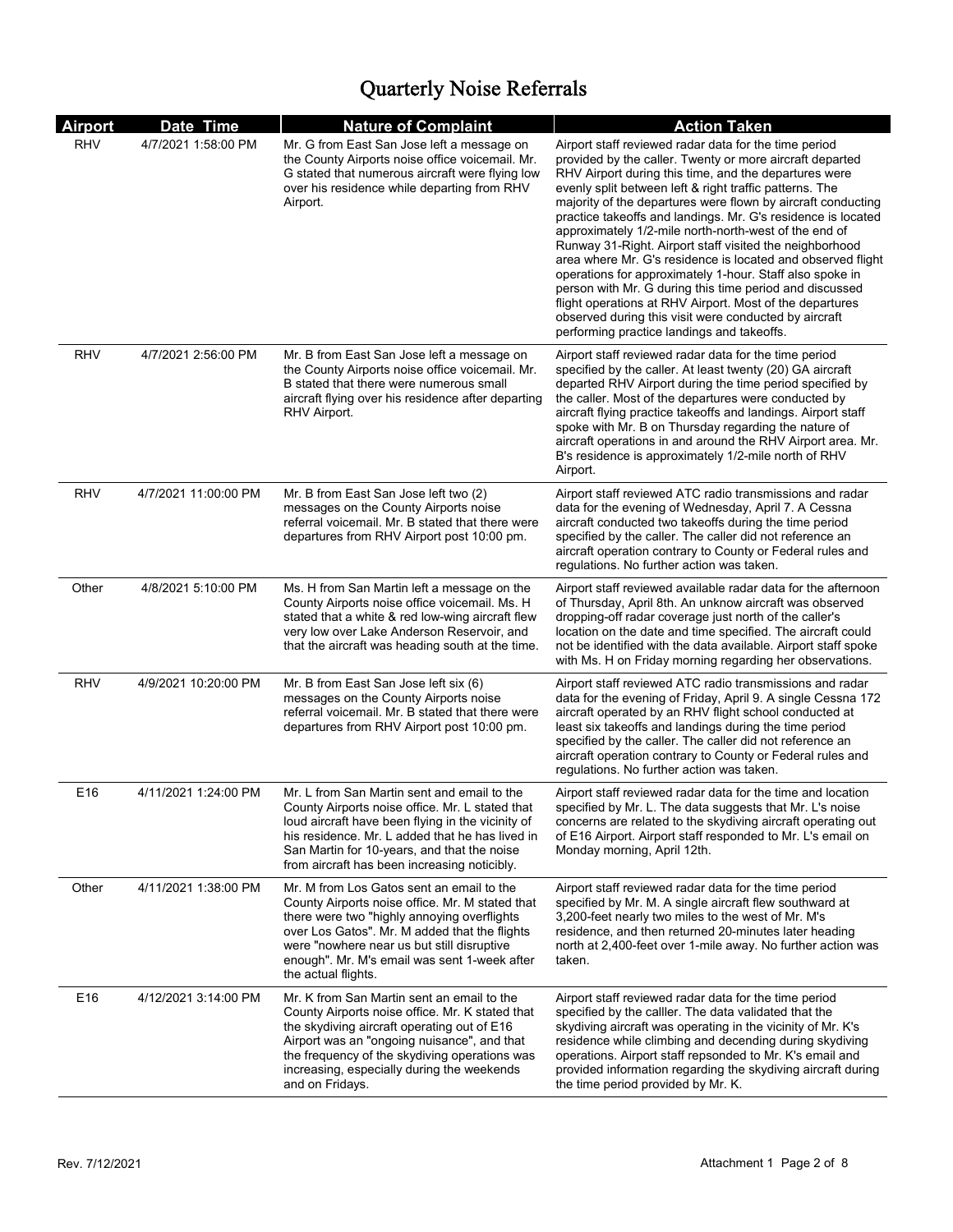| <b>Airport</b> | Date Time             | <b>Nature of Complaint</b>                                                                                                                                                                                                                                                                                                | <b>Action Taken</b>                                                                                                                                                                                                                                                                                                                                                                                                                                                                                                                                                                                                                                                                                 |
|----------------|-----------------------|---------------------------------------------------------------------------------------------------------------------------------------------------------------------------------------------------------------------------------------------------------------------------------------------------------------------------|-----------------------------------------------------------------------------------------------------------------------------------------------------------------------------------------------------------------------------------------------------------------------------------------------------------------------------------------------------------------------------------------------------------------------------------------------------------------------------------------------------------------------------------------------------------------------------------------------------------------------------------------------------------------------------------------------------|
| <b>RHV</b>     | 4/13/2021 8:50:00 AM  | Ms. M from East San Jose sent an email to<br>the County Airports noise office. Ms. M stated<br>that there were at least twenty-two (22)<br>departures from RHV Airport between 8:50 am<br>and 9:50 am, and that the aircraft were very<br>loud.                                                                           | Airport staff reviwed radar data for the time period specified<br>by Ms. M. The data corroborated Ms. M's observations,<br>and the majority of the aircraft departures during this time<br>were conducted by aircraft practicing takeoffs and landings<br>in both left and right-hand traffic patterns. Airport staff<br>responded to Ms. M's email and provided information<br>regarding the operations in question.                                                                                                                                                                                                                                                                               |
| RHV            | 4/15/2021 10:04:00 PM | Mr. B from East San Jose left three (3)<br>messages on the County Airports noise<br>referral voicemail. Mr. B stated that there were<br>departures from RHV Airport post 10:00 pm.                                                                                                                                        | Airport staff reviewed ATC radio transmissions and radar<br>data for the evening of Thursday, April 15. There were<br>three takeoffs and landings by three separate aircraft at the<br>times specified by the caller. The caller did not reference<br>an aircraft operation contrary to County or Federal rules<br>and regulations. No further action was taken.                                                                                                                                                                                                                                                                                                                                    |
| RHV            | 4/22/2021 10:15:00 PM | Mr. B from East San Jose left a message on<br>the County Airports noise referral voicemail.<br>Mr. B stated that there was a departure from<br>RHV Airport post 10:00 pm.                                                                                                                                                 | Airport staff reviewed ATC radio transmissions and radar<br>data for the evening of Thursday, April 22. A Cessna<br>aircraft conducted a straight-out departure at the time<br>specified by the caller. The caller did not reference an<br>aircraft operation contrary to County or Federal rules and<br>regulations. No further action was taken.                                                                                                                                                                                                                                                                                                                                                  |
| RHV            | 4/23/2021 10:20:00 PM | Mr. B from East San Jose left a message on<br>the County Airports noise referral voicemail.<br>Mr. B stated that there was a departure from<br>RHV Airport post 10:00 pm.                                                                                                                                                 | Airport staff reviewed radar data for the evening of Friday,<br>April 23. A Cessna aircraft conducted a straight-out<br>departure at the time specified by the caller. The caller did<br>not reference an aircraft operation contrary to County or<br>Federal rules and regulations. No further action was taken.                                                                                                                                                                                                                                                                                                                                                                                   |
| Other          | 4/24/2021 12:00:00 PM | Ms. O from San Jose left a message on the<br>County Airports noise office voicemail. Ms. O<br>stated that a small aircraft was circling in the<br>vicinity of her residence for over one hour. Ms.<br>O added that the aircraft had red markings on<br>the bottom of the wings.                                           | Airport staff reviewed radar data for the early afternoon of<br>Saturday, April 24. A Civil Air Patrol (CAP) aircraft was<br>conducting practice search patterns in the Almaden Valley<br>area during the time period specified by the caller. Airport<br>staff spoke with Ms. O the following Monday regarding the<br>nature of the CAP flight in question.                                                                                                                                                                                                                                                                                                                                        |
| Other          | 4/24/2021 12:42:00 PM | Mr. M from Los Gatos sent an email to the<br>County Airports noise office. Mr. M stated that<br>a Civil Air Patrol aircraft was circling in the<br>vicinity of his residence. Mr. M added that<br>"Going outside to inspect, I also felt a burn in<br>my throat from the exhaust overhead; it is not<br>an exaggeration." | Airport staff reviewed radar data for the afternoon of<br>Saturday, April 24th. A Civil Air Patrol Cessna 182 aircraft<br>was conducting practice search patterns in the South Bay<br>Area during the time period specified by Mr. M. None of the<br>flight tracks from the CAP operations were directly over Mr.<br>M's residence, and the nearest flight was approximately 1/4<br>mile to the west at an altitude of 1,300-feet. The majority of<br>the CAP activity was to the west and the south, and the<br>winds at that time were from the north-west at 13-knots. No<br>further action was taken.                                                                                           |
| RHV            | 4/26/2021 10:27:00 PM | Mr. B from East San Jose left a message on<br>the County Airports noise referral voicemail.<br>Mr. B stated that there was a departure from<br>RHV Airport post 10:00 pm.                                                                                                                                                 | Airport staff reviewed radar data for the evening of Monday,<br>April 26. A Cessna 172 aircraft conducted a right-downwind<br>departure at the time specified by the caller. The caller did<br>not reference an aircraft operation contrary to County or<br>Federal rules and regulations. No further action was taken.                                                                                                                                                                                                                                                                                                                                                                             |
| RHV            | 4/28/2021 4:30:00 PM  | Mr. G from East San Jose sent an email to the<br>County Airports. Mr. G stated that a USAF C-<br>130 aircraft passed through the skies above<br>his neighborhood.                                                                                                                                                         | Airport staff reviewed radar data and ATCT radio calls for<br>the afternoon of Wednesday, April 28. A Lockheed C-130<br>aircraft (call sign King-58) from the 129th Air Rescue Wing<br>at Moffett Federal Airfield conducted an approach to RHV<br>Airport, and then performed a right-hand 360-degree turn<br>just north of the airport before continuing on a south<br>heading away form the area. Airport staff contacted the<br>public relations and operations offices of the 129th Wing<br>and discussed the nature of the operation and the<br>concerns of the residents in the RHV area. Staff responded<br>to Mr. G's email with the information relavent to the<br>operation in question. |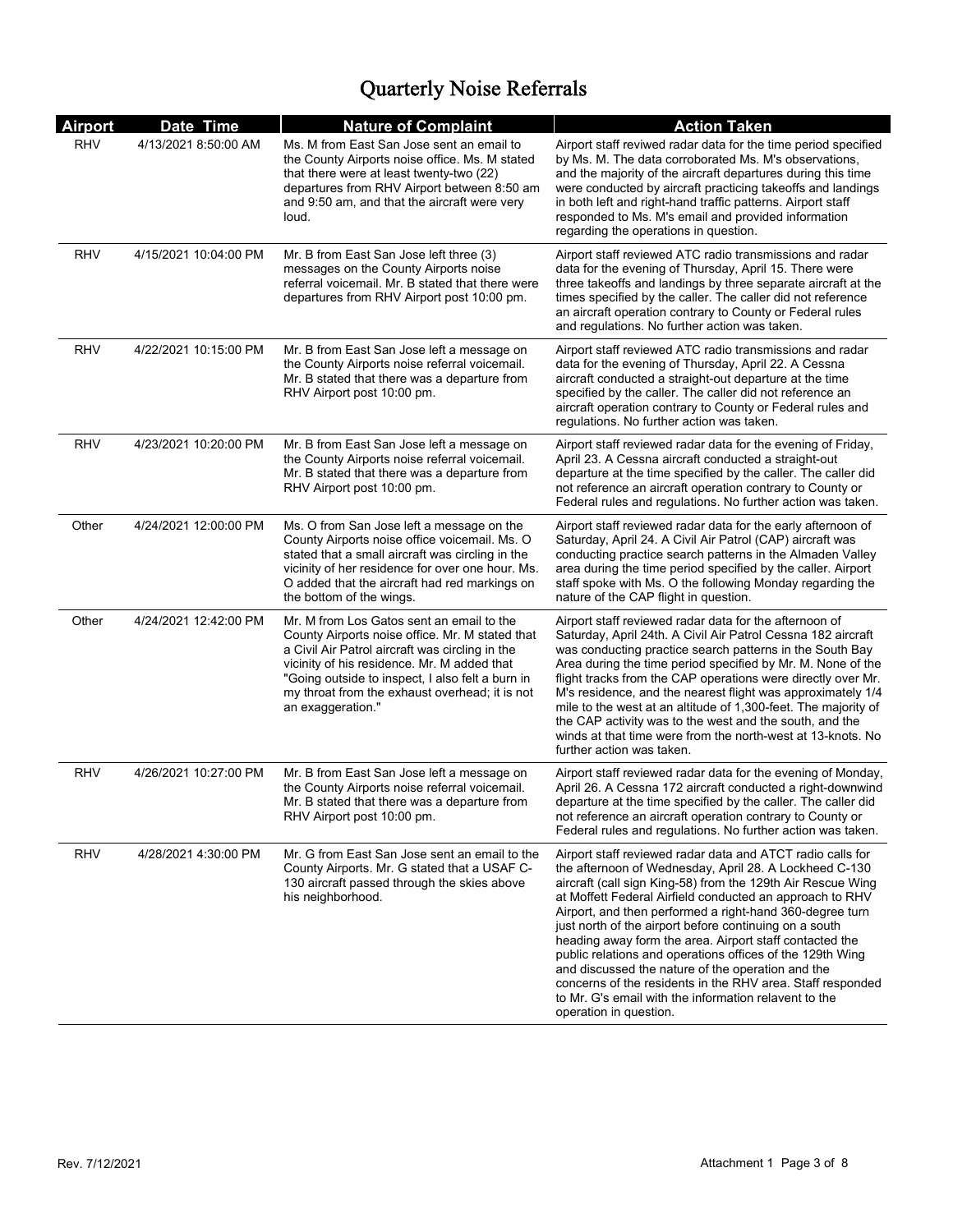| <b>Airport</b> | Date Time             | <b>Nature of Complaint</b>                                                                                                                                                                                                                                                                                                                                                                                                  | <b>Action Taken</b>                                                                                                                                                                                                                                                                                                                                                                                                                                                                                                                                                                                                                       |
|----------------|-----------------------|-----------------------------------------------------------------------------------------------------------------------------------------------------------------------------------------------------------------------------------------------------------------------------------------------------------------------------------------------------------------------------------------------------------------------------|-------------------------------------------------------------------------------------------------------------------------------------------------------------------------------------------------------------------------------------------------------------------------------------------------------------------------------------------------------------------------------------------------------------------------------------------------------------------------------------------------------------------------------------------------------------------------------------------------------------------------------------------|
| Other          | 4/28/2021 7:40:00 PM  | Mr. S from East San Jose left a phone<br>message on the County Airport noise office<br>voicemail. Mr. S stated that a large multi-<br>engined aircraft circled very low over his<br>residence.                                                                                                                                                                                                                              | Airport staff reviewed ATC radio transmissions and radar<br>data for the evening of Wednesday, April 28. A USAF<br>National Guard Lockheed C-130 aircraft operated by the<br>129th Rescue Wing at Moffet Federal Airfield conducted an<br>approach to RHV airport, followed by a 360-degreen right<br>turn at or below 1,000-feet just north of the airport before<br>departing to the south. Airport staff spoke with Mr. S on<br>Thursday morning regarding the flight in question. Staff<br>also spoke with both the public relations and operations<br>offices of the 129th Wing and notified them of the caller's<br>phone referral. |
| RHV            | 4/29/2021 11:45:00 PM | Mr. B from East San Jose left a message on<br>the County Airports noise referral voicemail.<br>Mr. B stated that there was a departure from<br>RHV Airport post 10:00 pm.                                                                                                                                                                                                                                                   | Airport staff reviewed ATC radio transmissions and radar<br>data for the evening of Thursday, April 29. A Cessna 172<br>aircraft conducted a right-downwind departure at the time<br>specified by the caller. The caller did not reference an<br>aircraft operation contrary to County or Federal rules and<br>regulations. No further action was taken.                                                                                                                                                                                                                                                                                  |
| RHV            | 4/30/2021 12:40:00 AM | Mr. B from East San Jose left a message on<br>the County Airports noise referral voicemail.<br>Mr. B stated that there was a departure from<br>RHV Airport post 10:00 pm.                                                                                                                                                                                                                                                   | Airport staff reviewed ATC radio transmissions and radar<br>data for the early morning of Friday, April 30. A Cessna<br>172 aircraft conducted a right-downwind departure at the<br>time specified by the caller. The caller did not reference an<br>aircraft operation contrary to County or Federal rules and<br>regulations. No further action was taken.                                                                                                                                                                                                                                                                              |
| RHV            | 5/1/2021 10:05:00 PM  | Mr. B from East San Jose left two (2)<br>messages on the County Airports noise<br>referral voicemail. Mr. B stated that there were<br>departures from RHV Airport post 10:00 pm.                                                                                                                                                                                                                                            | Airport staff reviewed radar data for the evening of<br>Saturday, May 1. A Cessna aircraft conducted two takeoffs<br>at the times specified by the caller. The caller did not<br>reference an aircraft operation contrary to County or<br>Federal rules and regulations. No further action was taken.                                                                                                                                                                                                                                                                                                                                     |
| Other          | 5/6/2021 6:59:00 PM   | Mr. M from Los Gatos sent an email to the<br>County Airports noise office. Mr. M stated that<br>there were two loud aircraft over his residence<br>on two different days.                                                                                                                                                                                                                                                   | Airport staff reviewed radar data for the two days and times<br>specified by the caller. The first over-flight was by a<br>Cessna 172 at 5,000-feet, and the second was a Cirrus at<br>3,500-feet 1/2-mile to the west. The caller did not reference<br>an aircraft operation contrary to County or Federal rules<br>and regulations. No further action was taken.                                                                                                                                                                                                                                                                        |
| E16            | 5/8/2021 12:00:00 PM  | Ms. R from Gilroy sent an email to the County<br>Airports noise office. Ms. R stated that the<br>noise generated by the E16 skydiving aircraft<br>operating in the vicinity of her neighborhood is<br>getting worse, and that the noise is continuing<br>up to and past 7:30 pm. Ms. R added that the<br>noise generated by the aircraft is getting more<br>attention throughout the neighborhood.                          | Airport staff reviewed radat data for the previous weekend.<br>There were numerous flight tracks throughout the weekend<br>associated with the E16 skydiving aircraft. Ariport staff<br>responded to Ms. R's email regarding the E16 skydiving<br>operations.                                                                                                                                                                                                                                                                                                                                                                             |
| E16            | 5/8/2021 12:00:00 PM  | Mr. N from San Martin sent an email to the<br>County Airports noise office. Mr. N stated that<br>the skydiving aircraft operating out of San<br>Martin Airport was continuing to create loud<br>noise levels in the vicinity of his residence. Mr.<br>N added that the number of operations was<br>increasing, with flights 1-2 times per/hour, and<br>6-10 times per day, with each flight lasting 20-<br>minutes or more. | Airport staff reviewed radar data for the previous weekend.<br>There were numerous flight tracks associated with the E16<br>skydiving aircraft during this time period. Airport staff spoke<br>with Mr. N on Monday, May 10th and Friday, May 14th<br>regarding the E16 skydiving operations.                                                                                                                                                                                                                                                                                                                                             |
| RHV            | 5/8/2021 10:30:00 PM  | Mr. B from East San Jose left four (4)<br>messages on the County Airports noise<br>referral voicemail. Mr. B stated that there were<br>departures from RHV Airport post 10:00 pm.                                                                                                                                                                                                                                           | Airport staff reviewed ATC radio transmissions and radar<br>data for the evening of Saturday, May 8. A single Piper<br>aircraft conducted four takeoffs at the times specified by<br>the caller. The caller did not reference an aircraft operation<br>contrary to County or Federal rules and regulations. No<br>further action was taken.                                                                                                                                                                                                                                                                                               |
| E16            | 5/9/2021 12:00:00 PM  | Mr. K from San Martin sent an email to the<br>County Airports noise office. Mr. K stated that<br>the E16 skydiving aircraft was continuing to<br>create loud noise levels in the vicinity of his<br>residence.                                                                                                                                                                                                              | Airport staff reviewed radar data for the previous weekend.<br>There were numerous flight tracks associated with the E16<br>skydiving aircraft operations. Airport staff spoke at length<br>with Mr. K regarding the nature of the skydiving operations<br>at E16.                                                                                                                                                                                                                                                                                                                                                                        |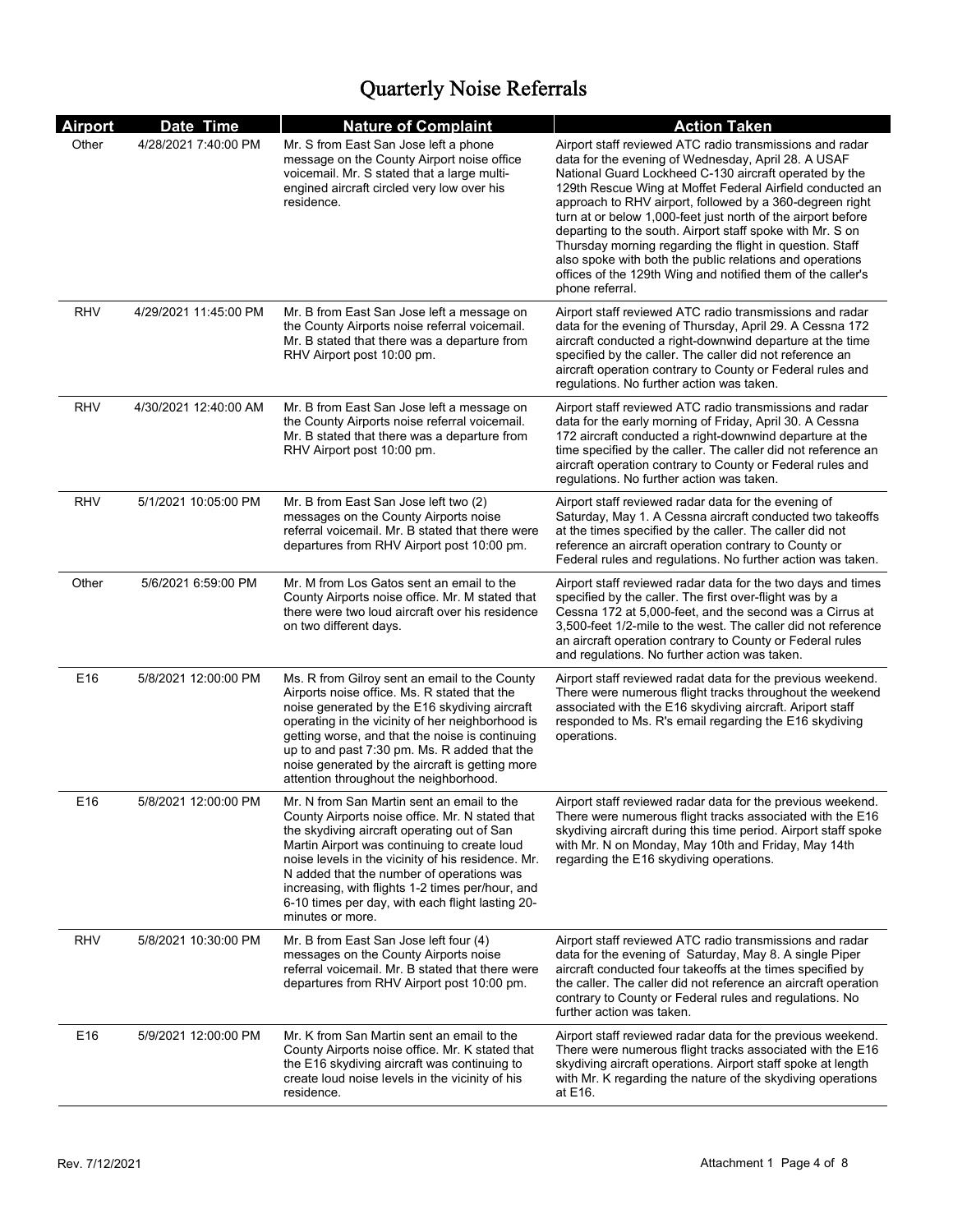| <b>Airport</b> | Date Time             | <b>Nature of Complaint</b>                                                                                                                                                                                                                                                                                                                                                               | <b>Action Taken</b>                                                                                                                                                                                                                                                                                                                                                                                                      |
|----------------|-----------------------|------------------------------------------------------------------------------------------------------------------------------------------------------------------------------------------------------------------------------------------------------------------------------------------------------------------------------------------------------------------------------------------|--------------------------------------------------------------------------------------------------------------------------------------------------------------------------------------------------------------------------------------------------------------------------------------------------------------------------------------------------------------------------------------------------------------------------|
| E16            | 5/9/2021 12:00:00 PM  | Mr. K from San Martin sent an email to the<br>County Airports noise office. Mr. K stated that<br>the E16 skydiving aircraft was circling in the<br>vicinity of his residence, and that the aircraft<br>was very loud. Mr. K is a long-time resident of<br>San Martin, and he stated that the noise from<br>this aircraft is worse than any other aircraft<br>that they have experienced. | Airport staff reviewed radar data for the weekend of May<br>8th. There were numerous flights of the PAC-750 skydiving<br>aircraft during the preceeding three days, and there were<br>an average of eight flights per day. Airport staff spoke at<br>length with Mr. K regarding the nature of the skydiving<br>operations and the noise characteristics of the PAC-750<br>aircraft.                                     |
| <b>RHV</b>     | 5/9/2021 10:44:00 PM  | Mr. B from East San Jose left a message on<br>the County Airports noise referral voicemail.<br>Mr. B stated that there was a departure from<br>RHV Airport post 10:00 pm.                                                                                                                                                                                                                | Airport staff reviewed radar data for the evening of Sunday,<br>May 9. A Lancair aircraft conducted a right-downwind<br>departure at the time specified by the caller. The caller did<br>not reference an aircraft operation contrary to County or<br>Federal rules and regulations. No further action was taken.                                                                                                        |
| RHV            | 5/10/2021 10:10:00 PM | Mr. B from East San Jose left four (4)<br>messages on the County Airports noise<br>referral voicemail. Mr. B stated that there were<br>departures from RHV Airport post 10:00 pm.                                                                                                                                                                                                        | Airport staff reviewed ATC radio transmissions and radar<br>data for the evening of Monday, May 10. A single Cessna<br>172 aircraft conducted four takeoffs at the times specified<br>by the caller. The caller did not reference an aircraft<br>operation contrary to County or Federal rules and<br>regulations. No further action was taken.                                                                          |
| Other          | 5/13/2021 1:17:00 PM  | Mr. M from Los Gatos sent an email to the<br>County Airports noise office. Mr. M forwarded<br>six (6) different aircraft and helicopters that<br>were operating in South Bay Area.                                                                                                                                                                                                       | Airport staff reviewed radar data for the dates and times<br>noted. Four of the aircraft observed were separate Cessna<br>172's operating over two miles away from Mr. M's<br>residence at altitudes ranging from 2,500 to 6,200-feet.<br>These aircraft were noted by Mr. M as "suprisingly loud".<br>No further action was taken.                                                                                      |
| <b>RHV</b>     | 5/14/2021 11:30:00 PM | Mr. B from East San Jose left a message on<br>the County Airports noise referral voicemail.<br>Mr. B stated that there was a departure from<br>RHV Airport post 10:00 pm.                                                                                                                                                                                                                | Airport staff reviewed ATC radio transmissions and radar<br>data for the evening of Friday, May 14. A Cessna 172<br>aircraft conducted a straight-out departure at the time<br>specified by the caller. The caller did not reference an<br>aircraft operation contrary to County or Federal rules and<br>regulations. No further action was taken.                                                                       |
| E16            | 5/15/2021 12:00:00 PM | Ms. H from Gilroy sent an email to the County<br>Airports noise office. Ms. H started that the<br>E16 skydiving aircraft was circling over her<br>residential area all day long on Saturdays and<br>Sundays, and the aircraft was very loud.                                                                                                                                             | Airport staff reviewed radar data for the weekend of May 15<br>and 16. Circling flight tracks consistant with the E16<br>skydiving aircraft were noted for much of the weekend.<br>Airport staff sent an email to Ms. H regarding the<br>operations in question.                                                                                                                                                         |
| <b>RHV</b>     | 5/17/2021 10:02:00 PM | Mr. B from East San Jose left three (3)<br>messages on the County Airports noise<br>referral voicemail. Mr. B stated that there were<br>departures from RHV Airport post 10:00 pm.                                                                                                                                                                                                       | Airport staff reviewed ATC radio transmissions and radar<br>data for the evening of Monday, May 17. A single Cessna<br>aircraft conducted three takeoffs at the times specified by<br>the caller. The caller did not reference an aircraft operation<br>contrary to County or Federal rules and regulations. No<br>further action was taken.                                                                             |
| RHV            | 5/19/2021 10:10:00 PM | Mr. B from East San Jose left a message on<br>the County Airports noise referral voicemail.<br>Mr. B stated that there was a departure from<br>RHV Airport post 10:00 pm.                                                                                                                                                                                                                | Airport staff reviewed radar data for the evening of<br>Wednesday, May 19. A Cessna aircraft conducted a right-<br>downwind departure at the time specified by the caller. The<br>caller did not reference an aircraft operation contrary to<br>County or Federal rules and regulations. No further action<br>was taken.                                                                                                 |
| RHV            | 5/20/2021 4:03:00 PM  | Mr. W from East San Jose left a message on<br>the County Airports noise office voicemail. Mr.<br>W stated that a white high-wing aircraft flew<br>low over his residence while landing at RHV.                                                                                                                                                                                           | Airport staff reviewed ATC radio transmissions and radar<br>data for the afternoon of Thursday, May 20. A Cessna 172<br>aircraft flew over the caller's residence at the time<br>provided. The aircraft was at normal traffic pattern altitude<br>for that location (900-ft). The caller did not reference an<br>aircraft operation contrary to County or Federal rules and<br>regulations. No further action was taken. |
| <b>RHV</b>     | 5/20/2021 10:05:00 PM | Mr. B from East San Jose left seven (7)<br>messages on the County Airports noise<br>referral voicemail. Mr. B stated that there were<br>departures from RHV Airport post 10:00 pm.                                                                                                                                                                                                       | Airport staff reviewed radar data for the evening of<br>Thursday, May 20. A single Cessna aircraft conducted<br>multiple takeoffs and landings during the time period<br>specified by the caller. The caller did not reference an<br>aircraft operation contrary to County or Federal rules and<br>regulations. No further action was taken.                                                                             |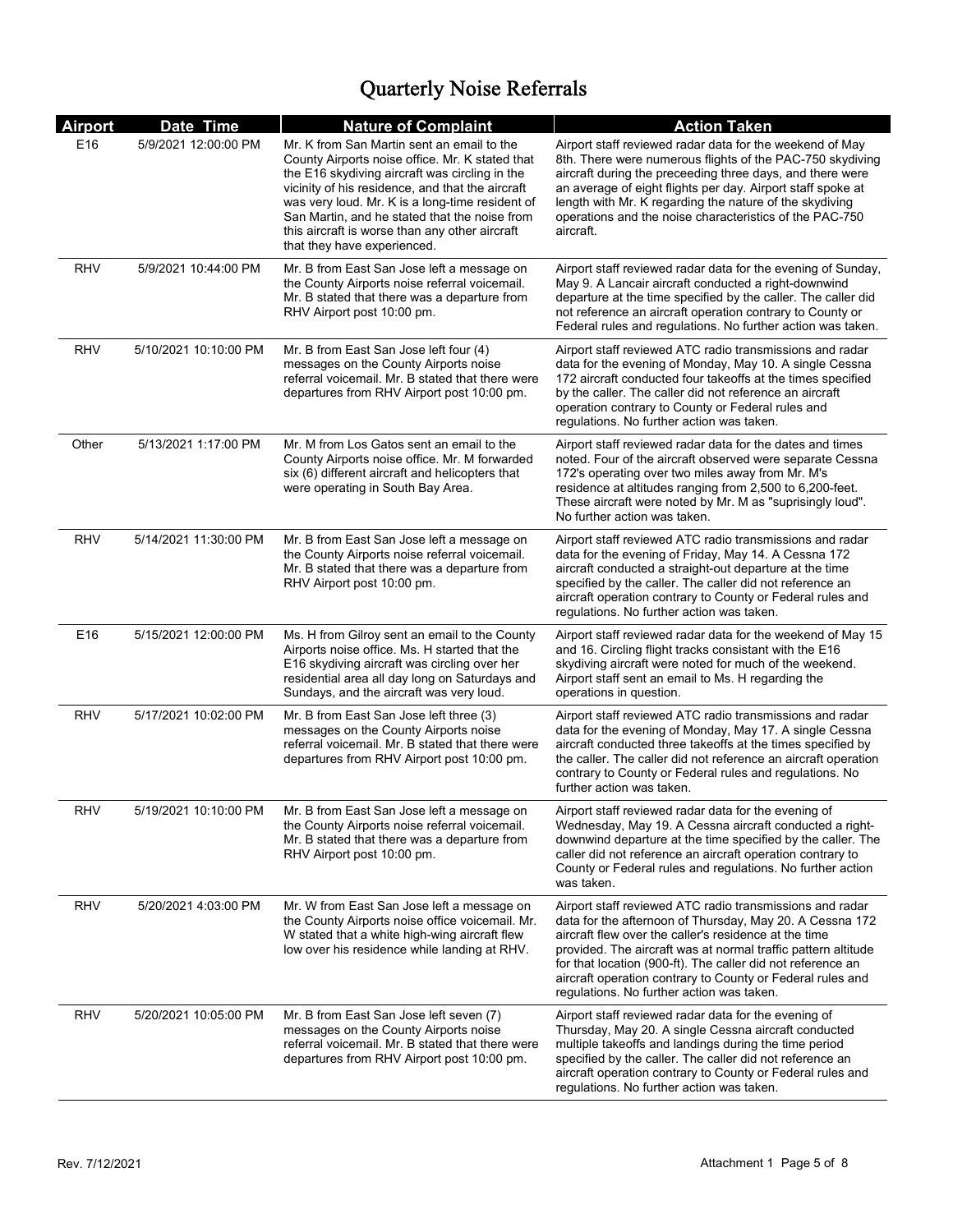| <b>Airport</b>  | Date Time             | <b>Nature of Complaint</b>                                                                                                                                                                                                                                                                                                                                                                                                                                                                                             | <b>Action Taken</b>                                                                                                                                                                                                                                                                                                                              |
|-----------------|-----------------------|------------------------------------------------------------------------------------------------------------------------------------------------------------------------------------------------------------------------------------------------------------------------------------------------------------------------------------------------------------------------------------------------------------------------------------------------------------------------------------------------------------------------|--------------------------------------------------------------------------------------------------------------------------------------------------------------------------------------------------------------------------------------------------------------------------------------------------------------------------------------------------|
| E16             | 5/21/2021 12:00:00 PM | Mr. S from Gilroy sent an email to the County<br>Airports noise office. Mr. S stated that the E16<br>skydiving aircraft was circling over his<br>residence repeatedly and was very loud.                                                                                                                                                                                                                                                                                                                               | Airport staff reviewed radar data for the weekend of May 22<br>and 23. Circling flight tracks consistant with skydiving<br>operations were observed throughout the weekend. Airport<br>staff responded to Mr. S's email regarding the nature of the<br>E16 skydiving operations.                                                                 |
| E16             | 5/22/2021 11:00:00 AM | Mr. N from Gilroy sent an email to the County<br>Airports noise office. Mr. N stated that the E16<br>skydiving aircraft continues to fly in circles in<br>the vicinity of his neighborhood, and the<br>aircraft is very loud. Mr. N also stated that the<br>aircraft flew a few times on Monday, May 17th,<br>and several times on Friday, May 21st. He<br>added that the aircraft flew on Saturday<br>starting at 11:00 am, and continued to fly up to<br>7:30 pm. The aircraft was also heard on<br>Sunday the 23rd. | Airport staff reviewed radar data for the dates and times<br>specified by Mr. N. The data corroborated the observations<br>noted. Airport staff responded to Mr. N's email regarding<br>the skydiving aircraft a few minutes after it was received.                                                                                              |
| E <sub>16</sub> | 5/22/2021 12:00:00 PM | Mr. & Ms. S from San Martin sent an email to<br>the County Airports noise office. Mr. S stated<br>that the E16 skydiving aircraft was flying in<br>continuous circles over his residential area,<br>with eight or more flights per day.                                                                                                                                                                                                                                                                                | Airport staff reviewed radar data for the weekend of May<br>22. A number of circling flight tracks consistant with<br>skydiving operations was observed on both Saturday and<br>Sunday. Airport staff spoke with Mr. S a few minutes after<br>the email was received regarding the operations in<br>question.                                    |
| RHV             | 5/23/2021 11:24:00 PM | Mr. B from East San Jose left a message on<br>the County Airports noise referral voicemail.<br>Mr. B stated that there was a departure from<br>RHV Airport post 10:00 pm.                                                                                                                                                                                                                                                                                                                                              | Airport staff reviewed ATC radio transmissions and radar<br>data for the evening of Sunday, May 23. A Cessna aircraft<br>conducted a right-downwind departure at the time specified<br>by the caller. The caller did not reference an aircraft<br>operation contrary to County or Federal rules and<br>regulations. No further action was taken. |
| Other           | 5/24/2021 9:40:00 AM  | Mr. M from Los Gatos sent an email to the<br>County Airports noise office. Mr. M stated that<br>nine (9) various aircraft and helicopters flew in<br>the vicinity of his residence.                                                                                                                                                                                                                                                                                                                                    | Airport staff reviewed radar data for the dates and times<br>specified by Mr. M. There were multiple aircraft over-flights<br>during these time periods, and the aircraft altitudes and<br>distances from Mr. M's residence varied considerably. No<br>further action was taken.                                                                 |
| RHV             | 5/24/2021 10:20:00 PM | Mr. B from East San Jose left eight (8)<br>messages on the County Airports noise<br>referral voicemail. Mr. B stated that there were<br>departures from RHV Airport post 10:00 pm.                                                                                                                                                                                                                                                                                                                                     | Airport staff reviewed radar data for the evening of Monday,<br>May 24. Two separate Cessna aircraft conducted eight<br>takeoffs at the times specified by the caller. The caller did<br>not reference an aircraft operation contrary to County or<br>Federal rules and regulations. No further action was taken.                                |
| <b>RHV</b>      | 5/25/2021 10:30:00 PM | Mr. B from East San Jose left a message on<br>the County Airports noise referral voicemail.<br>Mr. B stated that there was a departure from<br>RHV Airport post 10:00 pm.                                                                                                                                                                                                                                                                                                                                              | Airport staff reviewed radar data for the evening of<br>Tuesday, May 25. A Citabria aircraft conducted a right-<br>downwind departure at the time specified by the caller. The<br>caller did not reference an aircraft operation contrary to<br>County or Federal rules and regulations. No further action<br>was taken.                         |
| RHV             | 5/26/2021 9:10:00 PM  | Mr. N from East San Jose left a message on<br>the County Airports noise office voicemail. Mr.<br>N stated that an aircraft flew low over his<br>residence just after 9:00 pm.                                                                                                                                                                                                                                                                                                                                          | Airport staff reviewed radar data for the evening of<br>Wednesday, May 26. A Cessna 182 aircraft departed RHV<br>airport and flew a right-downwind departure in the vicinity of<br>the caller's residence. The aircraft's altitude was 1,000-<br>feet. Mr. N did not request a return call. No further action<br>was taken.                      |
| <b>RHV</b>      | 6/3/2021 10:10:00 PM  | Mr. B from East San Jose left four (4)<br>messages on the County Airports noise<br>referral voicemail. Mr. B stated that there were<br>departures from RHV Airport post 10:00 pm.                                                                                                                                                                                                                                                                                                                                      | Airport staff reviewed radar data for the evening of<br>Thursday, June 3. Two separate Cessna aircraft conducted<br>four takeoffs at the times specified by the caller. The caller<br>did not reference an aircraft operation contrary to County or<br>Federal rules and regulations. No further action was taken.                               |
| <b>RHV</b>      | 6/7/2021 10:03:00 PM  | Mr. B from East San Jose left thirteen (13)<br>messages on the County Airports noise<br>referral voicemail. Mr. B stated that there were<br>departures from RHV Airport post 10:00 pm.                                                                                                                                                                                                                                                                                                                                 | Airport staff reviewed radar data for the evening of<br>Thursday, June 17. There were multiple takeoffs by three<br>separate Cessna 172 aircraft at the times specified by the<br>caller. The caller did not reference an aircraft operation<br>contrary to County or Federal rules and regulations. No<br>further action was taken.             |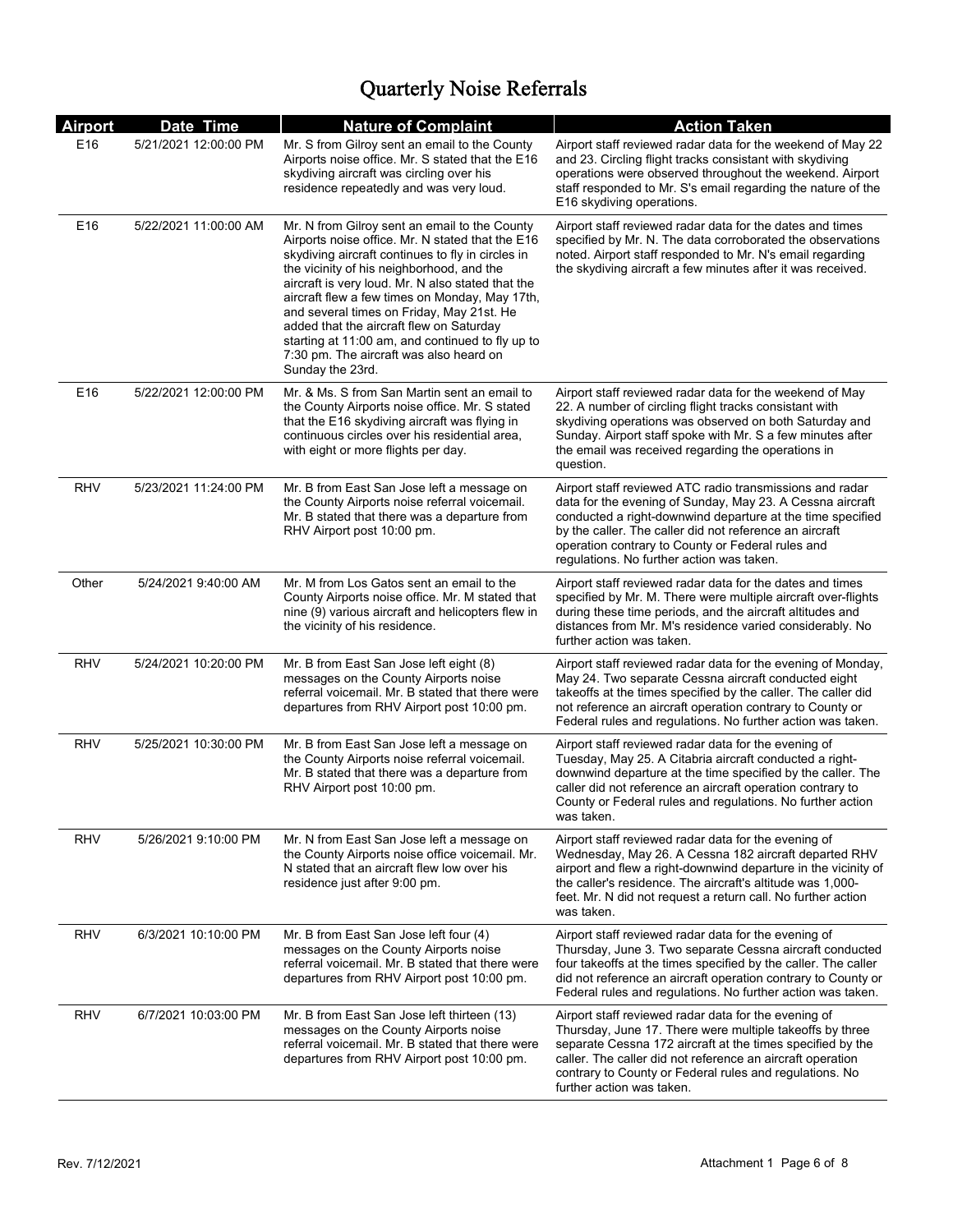| <b>Airport</b> | Date Time             | <b>Nature of Complaint</b>                                                                                                                                                                                                                                                                                                                                                                                                                           | <b>Action Taken</b>                                                                                                                                                                                                                                                                                                                 |
|----------------|-----------------------|------------------------------------------------------------------------------------------------------------------------------------------------------------------------------------------------------------------------------------------------------------------------------------------------------------------------------------------------------------------------------------------------------------------------------------------------------|-------------------------------------------------------------------------------------------------------------------------------------------------------------------------------------------------------------------------------------------------------------------------------------------------------------------------------------|
| <b>RHV</b>     | 6/10/2021 11:30:00 PM | Mr. B from East San Jose left a message on<br>the County Airports noise referral voicemail.<br>Mr. B stated that there was a departure from<br>RHV Airport post 10:00 pm.                                                                                                                                                                                                                                                                            | Airport staff reviewed radar data for the evening of<br>Thursday, June 10. A single Cessna aircraft conducted a<br>straight-out departure at the time specified by the caller.<br>The caller did not reference an aircraft operation contrary<br>to County or Federal rules and regulations. No further<br>action was taken.        |
| E16            | 6/11/2021 4:00:00 PM  | Mr. S from San Martin sent an email to the<br>County Airport noise office. Mr. S stated that a<br>higher number of large jets have been<br>operating out of E16 Airport. Mr. S noted four<br>times in the morning and evening when he<br>noticed the jet aircraft.                                                                                                                                                                                   | Airport staff reviewed radar data for the Friday, July 11. An<br>Embraer EMB-500 conducted a straight-out departure at<br>9:00 am on the day in question. No aircraft over-flights<br>matching the caller's description were noted during the<br>evening hours. Airport staff left a phone message for Mr. S<br>on Monday, July 14. |
| E16            | 6/13/2021 12:00:00 PM | Mr. K from San Martin sent an email to the<br>County Airports noise office. Mr. K stated that<br>the E16 skydiving aircraft (N750SN) was<br>continuing to fly in circles over his residence,<br>and that the aircraft was exceptionally louder<br>than any other aircraft that uses that airport.<br>Mr. K requested that efforts be made to get the<br>[skydiving] company to be a "good neighbor"<br>and reduce the noise that the aircraft makes. | Airport staff reviewed radar data for the weekend of June<br>12th. Flight tracks matching those of skydiving operations<br>were observed throughout the weekend, and extending to<br>late in the afternoons. Airport staff will file a report on<br>behalf of Mr. K.                                                                |
| Other          | 6/13/2021 2:30:00 PM  | Mr. S from Morgan Hill left a message on the<br>County Airports noise office voicemail. Mr. S.<br>stated that a white & red single-engined<br>aircraft flew low over his residence.                                                                                                                                                                                                                                                                  | Airport staff reviewed radar data for the early afternoon of<br>Sunday, July 13. No flight tracks matching the caller's<br>description could be located. Airport staff left a voicemail<br>for Mr. S on Monday morning.                                                                                                             |
| <b>RHV</b>     | 6/16/2021 10:05:00 PM | Mr. B from East San Jose left three (3)<br>messages on the County Airports noise<br>referral voicemail. Mr. B stated that there were<br>departures from RHV Airport post 10:00 pm.                                                                                                                                                                                                                                                                   | Airport staff reviewed radar data for the evening of<br>Wednesday, June 16. There were three takeoffs by three<br>separate aircraft at the times specified by the caller. The<br>caller did not reference an aircraft operation contrary to<br>County or Federal rules and regulations. No further action<br>was taken.             |
| RHV            | 6/20/2021 12:15:00 AM | Mr. B from East San Jose left two (2)<br>messages on the County Airports noise<br>referral voicemail. Mr. B stated that there were<br>departures from RHV Airport post 10:00 pm.                                                                                                                                                                                                                                                                     | Airport staff reviewed radar data for the early morning of<br>Sunday, June 20. A Citabria aircraft conducted two<br>takeoffs at the times specified by the caller. The caller did<br>not reference an aircraft operation contrary to County or<br>Federal rules and regulations. No further action was taken.                       |
| <b>RHV</b>     | 6/21/2021 11:13:00 PM | Mr. B from East San Jose left five (5)<br>messages on the County Airports noise<br>referral voicemail. Mr. B stated that there were<br>departures from RHV Airport post 10:00 pm.                                                                                                                                                                                                                                                                    | Airport staff reviewed radar data for the evening of Monday,<br>June 21. A Cessna 172 aircraft conducted five takeoffs at<br>the times specified by the caller. The caller did not<br>reference an aircraft operation contrary to County or<br>Federal rules and regulations. No further action was taken.                          |
| RHV            | 6/23/2021 10:47:00 PM | Mr. B from East San Jose left two (2)<br>messages on the County Airports noise<br>referral voicemail. Mr. B stated that there were<br>departures from RHV Airport post 10:00 pm.                                                                                                                                                                                                                                                                     | Airport staff reviewed radar data for the evening of<br>Wedensday, June 23. A Cessna 172 aircraft conducted<br>two takeoffs at the times specified by the caller. The caller<br>did not reference an aircraft operation contrary to County or<br>Federal rules and regulations. No further action was taken.                        |
| RHV            | 6/24/2021 10:03:00 PM | Mr. B from East San Jose left six (6)<br>messages on the County Airports noise<br>referral voicemail. Mr. B stated that there were<br>departures from RHV Airport post 10:00 pm.                                                                                                                                                                                                                                                                     | Airport staff reviewed radar data for the evening of<br>Thursday, June 24. A Cessna 172 aircraft conducted six<br>takeoffs at the times specified by the caller. The caller did<br>not reference an aircraft operation contrary to County or<br>Federal rules and regulations. No further action was taken.                         |
| RHV            | 6/25/2021 12:13:00 AM | Mr. B from East San Jose left a message on<br>the County Airports noise referral voicemail.<br>Mr. B stated that there was a departure from<br>RHV Airport post 10:00 pm.                                                                                                                                                                                                                                                                            | Airport staff reviewed radar data for the early morning of<br>Friday, June 25. A Cessna 152 aircraft conducted a left-<br>turn departure at the time specified by the caller. The caller<br>did not reference an aircraft operation contrary to County or<br>Federal rules and regulations. No further action was taken.            |
| Other          | 6/27/2021 9:30:00 PM  | Ms. S from Cuptertino left a message on the<br>County Airports voicemail. Ms. S stated that a<br>loud helicopter flew over her residence and<br>was very loud.                                                                                                                                                                                                                                                                                       | Airport staff reviewed radar data for the evening of Sunday,<br>June 27. A Lifeflight helicopter flew over the caller's<br>residence while inbound to Stanford Medical Center.<br>Airport staff spoke with Ms. S on Monday morning<br>regarding the nature of Lifeflight helicopter operations.                                     |